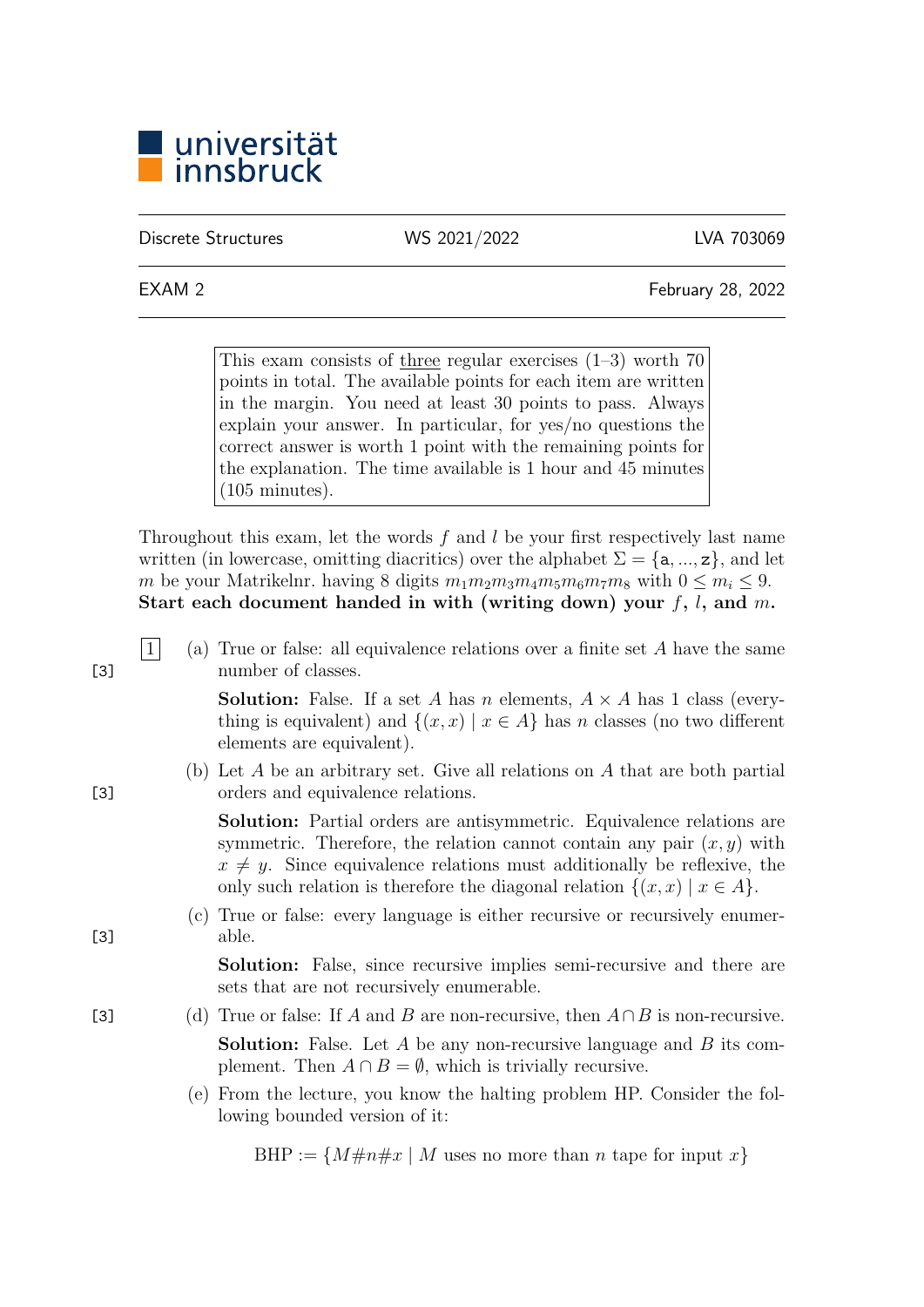where  $M$  is a Turing machine,  $n$  is a natural number, and  $x$  is a word. Assume that  $M$ ,  $n$ , and  $x$  are encoded as bit strings.

"Uses no more than n tape" means that the read-write head of  $M$  never [5] moves more than *n* tape cells away from its initial position. Is  $L$  recursive?

> Solution: Yes. We can simply simulate the machine until it either moves outside the allowed tape region, or it halts, or it reaches a configuration that we have seen already. Since there are only finitely many configurations (i.e. tuples of the current state, tape content, and head position) that stay within the allowed tape region, one of the three options must happen.

(f) Recall that the halting problem  $HP = \{M \# x \mid M \text{ halts for input } x\}$  is not recursive. Argue that

 $A = \{M \mid \exists x \in \{0,1\}^*$ . M halts for input x in at most |x| steps}

[5] is then also non-recursive.

Solution: If A were recursive, we could decide HP with it: given a machine  $M$  and an input word  $x$ , we modify  $M$  to obtain a new machine  $M'$  by adding a few states at the beginning that erase the tape and write x onto it. In other words,  $M'$  ignores its input and behaves the same as M running on input  $x$ .

Thus, M' terminates in at most |y| steps on input y if and only if M terminates in at most |y| steps on input x. And thus,  $M' \in A$  if and only if M terminates on input x, i.e. if  $M \# x \in HP$ .

Alternative proof: one can also prove the reduction  $HP \leq A$  using a reduction function that maps  $M \# x$  to the machine M' above (and every string that is not of the form  $M \# x$  to a machine that loops for all inputs). This then also shows that A is not recursive.

(g) For what sets A does  $\emptyset \leq A$  hold (where  $\leq$  denotes computable re-[4] ducibility).

> **Solution:** A reduction function f must satisfy  $\forall w. f(w) \in A \iff w \in \mathbb{R}$  $\emptyset$ , i.e. in our case every input word must be mapped to something not in A. This is clearly possible if and only if  $A \subsetneq \Sigma^*$ . A possible reduction function is  $f(x) = c$  (where c is an arbitrary element in  $\Sigma^* \setminus A$ ).

(h) Let  $\Sigma$  be a finite alphabet and  $n > 0$  be a natural number. How many words from  $\Sigma<sup>n</sup>$  contain the same letter in adjacent positions somewhere? [4]  $(e.g. \,aabc, \,but \,not \,abac)$ 

> **Solution:** Let  $k = |\Sigma|$ . There are  $k(k-1)^{n-1}$  words that do not contain such a pattern (first letter can be anything, every successive letter can only be chosen in  $k - 1$  ways since it must not equal the previous one). Thus, the desired number is  $k^{n} - k(k-1)^{n-1}$

 $|2|$  (a) Consider the relation

 $R = \{(m_1, m_3), (m_3, m_2), (m_4, m_5), (m_5, m_3)\}\$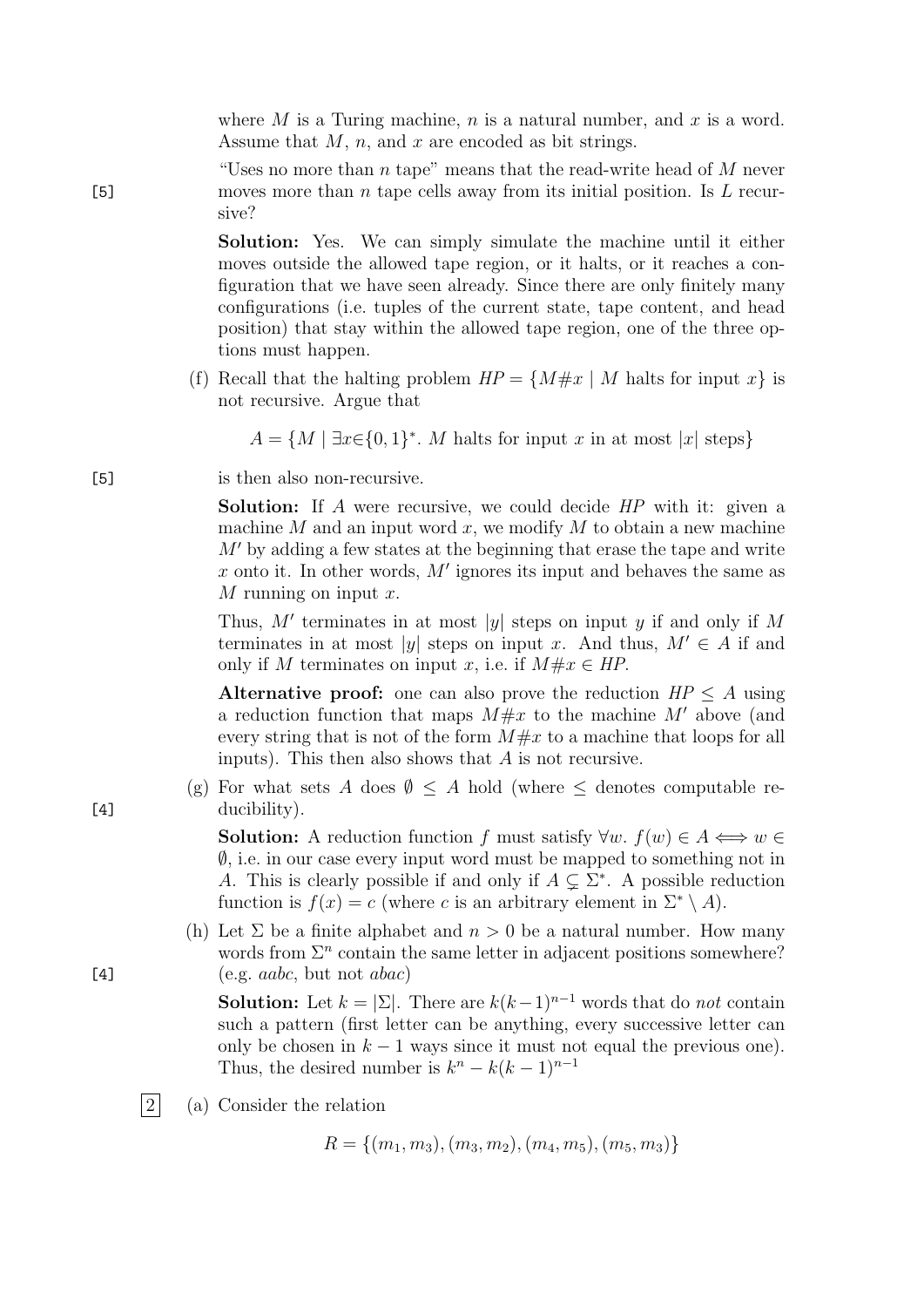### [2] i. Is  $R$  anti-symmetric? Explain your answer.

**Solution:** R is anti-symmetric, if for all  $m_i, m_j \in M$ :  $(m_i, m_j) \in R$ and  $(m_j, m_i) \in R \implies m_i = m_j$ . In particular in our example  $R$  is not anti-symmetric if one of the following cases are satisfied.

- $m1 = m2$  but  $m1 \neq m3$
- $m3 = m4$  but  $m3 \neq m5$
- $m2 = m5$  but  $m2 \neq m3$
- $m1 = m5 \wedge m3 = m4$  but  $m1 \neq m3$
- $m3 = m5 \land m2 = m4$  but  $m3 \neq m2$

Otherwise R would be anti-symmetric. Hence we know that the example Matrikelnr  $m = 12345678$  is antisymmetric.

[2] ii. Is  $R$  irreflexive? Explain your answer.

**Solution:** R is irreflexive, if for all  $x \in M$ ,  $(x, x) \notin R$ . In particular in our example  $R$  is not irreflexive if one of the following cases are satisfied.

- $\bullet$   $m1 = m3$
- $m3 = m2$
- $\bullet$   $m4 = m5$
- $m5 = m3$

Otherwise R would be irreflexive.

Hence we know that the example Matrikelnr  $m = 12345678$  is irreflexive.

iii. Compute the reflexive-transitive closure  $R^*$  of R and explain how [4] you did that.

> Solution:  $R^* = \{(1,3), (3,2), (4,5), (5,3), (1,1), (2,2), (3,3), (4,4), (5,5),$  $(1, 2), (4, 3), (4, 2), (5, 2)$  is the reflexive-transitive closure of the example Matrikelnr  $m = 12345678$ .

(b) Let  $a = (m_1 \mod 2) + 2$ , where mod is the modulo operation. Determine for each of the following functions which properties (injective, surjective, bijective) they have or don't have.

$$
i. \t f_1 : \mathbb{N} \to \mathbb{N}, \t f_1(x) = x^a
$$

ii. f<sup>2</sup> : R → R, f2(x) = x a [2]

[2] iii.  $f_3 : \mathbb{R} \to \mathbb{R}_{\geq 0}, f_3(x) = |ax|$ 

**Solution:** There are two possibilities for a. Either  $a = 2$  or  $a = 3$ . If  $a=2$ 

- i. injective, not surjective, not bijective
- ii. not injective, not surjective, not bijective
- iii. not injective, surjective, not bijective

If  $a=3$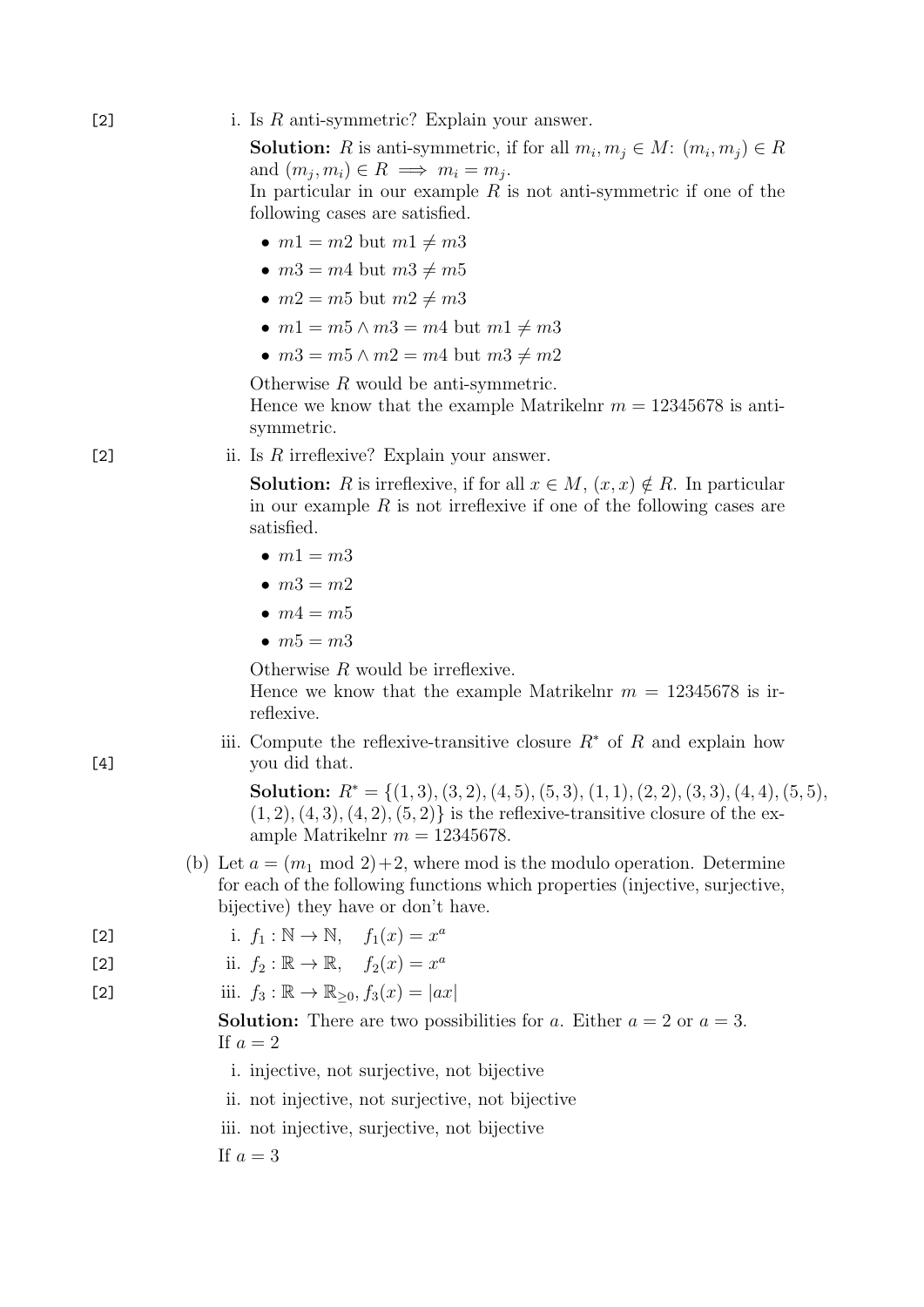- i. injective, not surjective, not bijective
- ii. injective, surjective, bijective
- iii. not injective, surjective, not bijective
- (c) Let  $f_4: \mathbb{Z}^2 \to \mathbb{Z}, f_4(x, y) = m_5x + y$ . For each property (injective, surjective, bijective) show that  $f_4$  has the property or provide a counter [6] example if not.

### Solution:

- $f_4$  is not injective because  $f_4(0, m_5) = f_4(1, 0)$ .
- $f_4$  is surjective. We can set  $x = 0$ . Then  $f_4(0, y) = y$ .
- $f_4$  is not bijective because it was not injective.
- $|3|$  Let M be the set of all numbers in your m, let F be the set of all characters in your  $f$ , and let  $L$  be the set of all characters in your  $l$ .

[1] (a) i. Compute 
$$
\#(M)
$$
,  $\#(F)$ , and  $\#(L)$ .

[2] ii. How many relations on  $M$  are there?

**Solution:** We have  $(\#M)^2$  pairs of elements from M. Every subset of these pairs is one relation, so there are  $2^{(\#M)^2}$  relations in total.

# [2] iii. How many subsets of L of size k are there  $(k \text{ is arbitrary})$ ? **Solution:** This is the binomial coefficient  $\binom{\#L}{k}$ .

iv. A partial function from A to B is a subset of  $A \times B$  which satisfies the uniqueness functional property but is not necessarily total. How [3] many partial functions from  $F$  to  $L$  are there?

> **Solution:** Every partial function  $f$  can be made total by assigning the unassigned values to a special value not found in L (say  $\bullet \notin L$ ). The total function  $f'$  is the completion of  $f$  defined as follows:

$$
f'(x) = \begin{cases} f(x) & \text{if } f(x) \text{ is defined} \\ \bullet & \text{otherwise} \end{cases}
$$

This gives us a bijection between the partial functions from  $F$  to  $L$ and the total functions from F to  $L \cup \{\bullet\}$ . Hence the number of the partial functions is  $(\#L+1)^F$ .

[3]  $v.$  How many reflexive relations on  $M$  are there?

Solution: Every relation on M can be uniquely described by a matrix of shape  $\#M \times \#M$  with two values (say 0 and 1). A reflexive relation must have all 1 on the diagonal  $(\#M)$  values), but we are free to choose all the other elements. Hence the solution is  $2^{\#M(\#M-1)}$ .

## (b) In the following consider undirected graphs (without loops).

[3] i. How many graphs with nodes M are there?

**Solution:** There are  $\binom{m}{2}$  undirected edges and because every subset of these edges describes exactly one graph we have  $2^{(\frac{\#M}{2})}$  graphs.